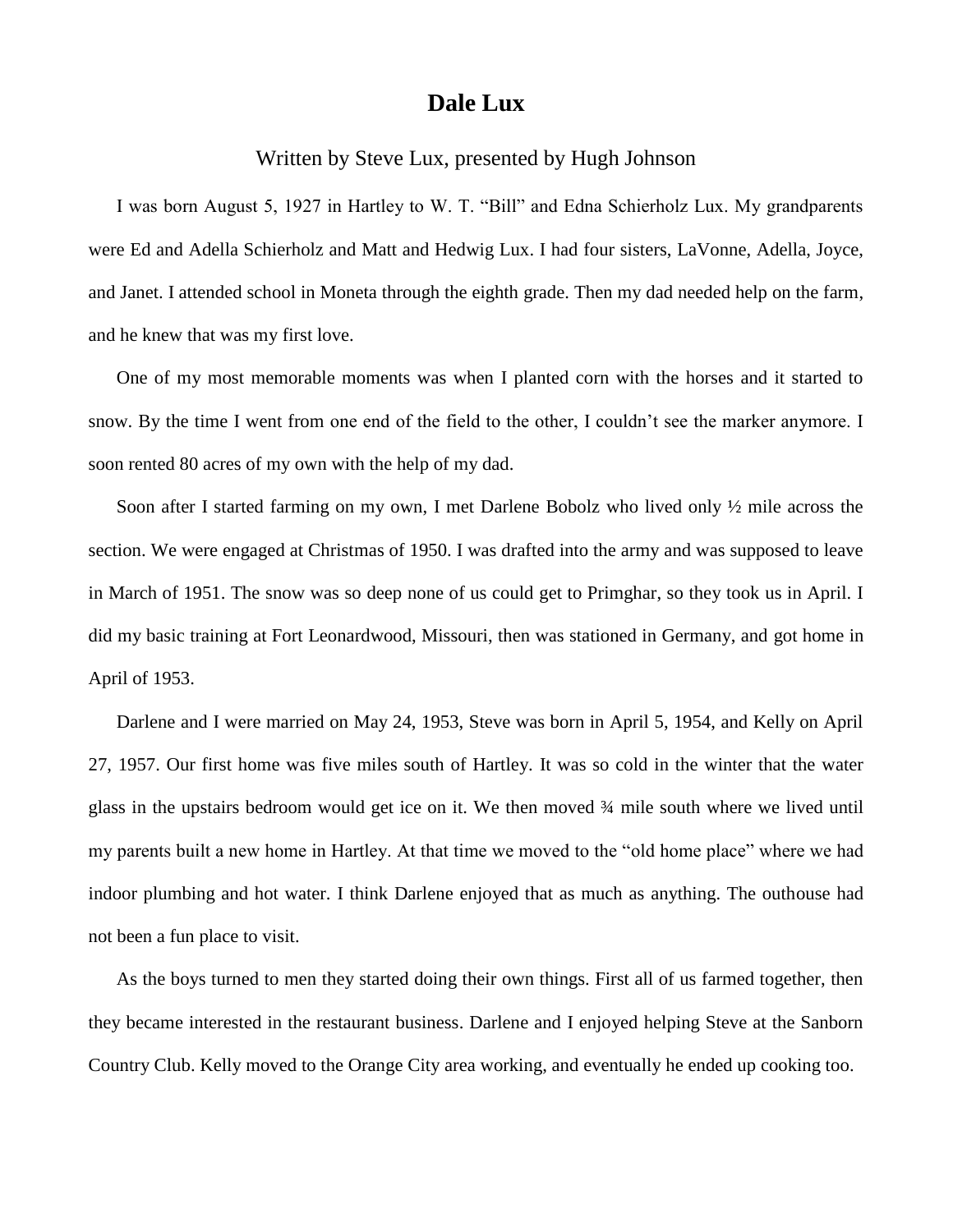We celebrated our 25<sup>th</sup> anniversary in 1979 with a hog roast at the farm and a party at the Cedar Cabin in Ashton with family and friends. I always did enjoy a good party.

Not long after our  $25<sup>th</sup>$  Anniversary, I got to do the one thing I dreamt about doing my whole life. I bought and broke a team of Belgium horses, Jack and Simon. We went to parades, nursing homes, mowed ditches and sowed oats. Later I got a younger team and broke them myself too. They were named Duke and Dan.

I always told Steve, "I know when they are broke. It's when they do their business while walking down the road with the harness on and pulling something."

The highlight of our year was at Christmas time. For several years, we opened our home to people who wanted sleigh rides for their families. Darlene would have baked goods, hot cocoa, coffee and apple cider for all who came. The last year we had 176 people that shared our "old fashioned sleigh ride."

In the late 70s, Irv Riedeman and I along with a lot of other volunteers started the Hartley Threshing Bee. We really enjoyed that. We cut oats with the horses and guys from town and around the country shocked the oats. Several other horse owners brought their teams when it was time to harvest. Many of the younger generation had never seen this before and it sure opened their eyes. One year, Darlene and I were King and Queen of the Threshing Bee. Also the Chamber of Commerce acknowledged me for promoting Hartley. I was very proud and honored.

One year the local Kiwanis had a corn and bean yield contests. I was the lucky winner of the bean division.

Sounds like I didn't do anything but work. However, we did travel to California twice to visit Darlene's relatives and made several trips to Wyoming to visit friends. One time we went to Colorado, New Mexico, Texas and states in between. I also enjoyed many army reunions with my "buddies" in Kentucky.